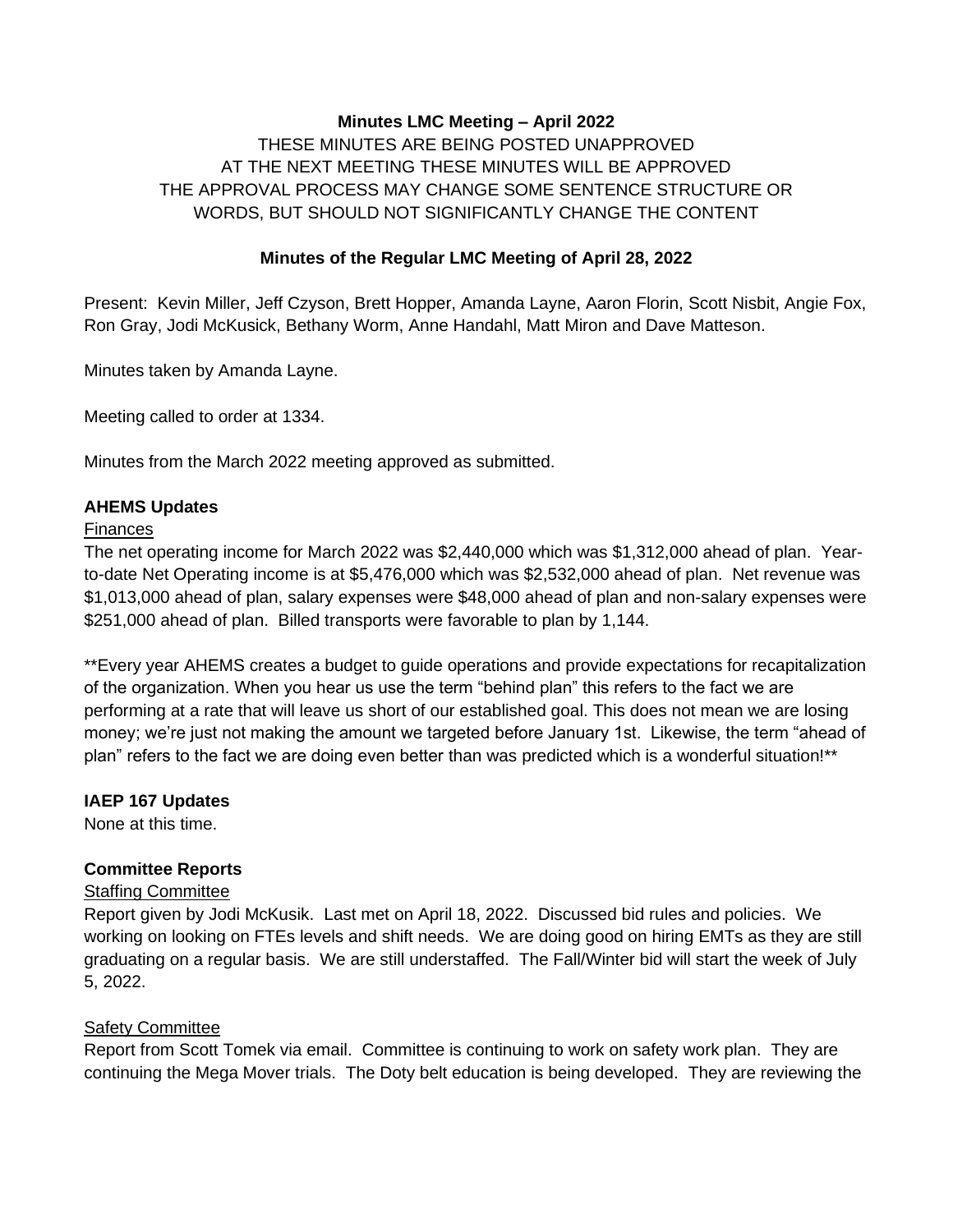personal safety and self defense best practice. Also working on creating safety messaging for base posts and bringing back safety score card.

### Communications/Operations Committee

Report given by Aaron Florin. Last meeting was April 6, 2022. The co-chairs have been busy and have not been able to schedule the next meeting. The middle of April they were able to have a meeting with Kevin and Angie. They are looking to re-introduce the committee during Power DMS roll out and during education. At the last meeting they talked about crews only stating that they are cleared from a scene and not given further information. Dispatch as also noticed that crews are logging in to CAD but not airing that they are available. This will be added to action item to list to see if we need to adjust the policy to allow for more time.

# Wellness Well Being Advisory Committee

Report given by Jeff Czyson. Peer Support meeting have been happening virtually and have been meeting live as well. There have been leader sessions separately. The therapy dog program is continuing to move. We will be participating in an event at United Hospital for therapy dogs all around the metro.

# **Rumor Control**

None.

# **Standing Reports**

### Managers doing union work report

There were 423.5 hours reported for the month of February 2022, 490.75 hours reported for March 2022 and 408 hours reported so far for the month of April 2022.

### Outsourcing Report

None at this time due to continued technical difficulties with Work Day.

### **Action Item Review**

### Post Moves/Posting Locations Review

Dave and Albert were able to meet and review data. They were able to come up with some good ideas to change posting coverage. Dave will be discussing ideas with Kevin soon. Albert has also worked with Jeff about South deployment.

### CO Detectors

This is one on hold for now due to cost. It is significant expense to order 70ish units.

### **New Business**

### Metro Bid Rules Update and Review

The metro bid rules were updated and reviewed to be sent to legal prior to the next bid. There were minor language adjustments. These will be in place prior to next bid.

### EMT in Paramedic School LOU